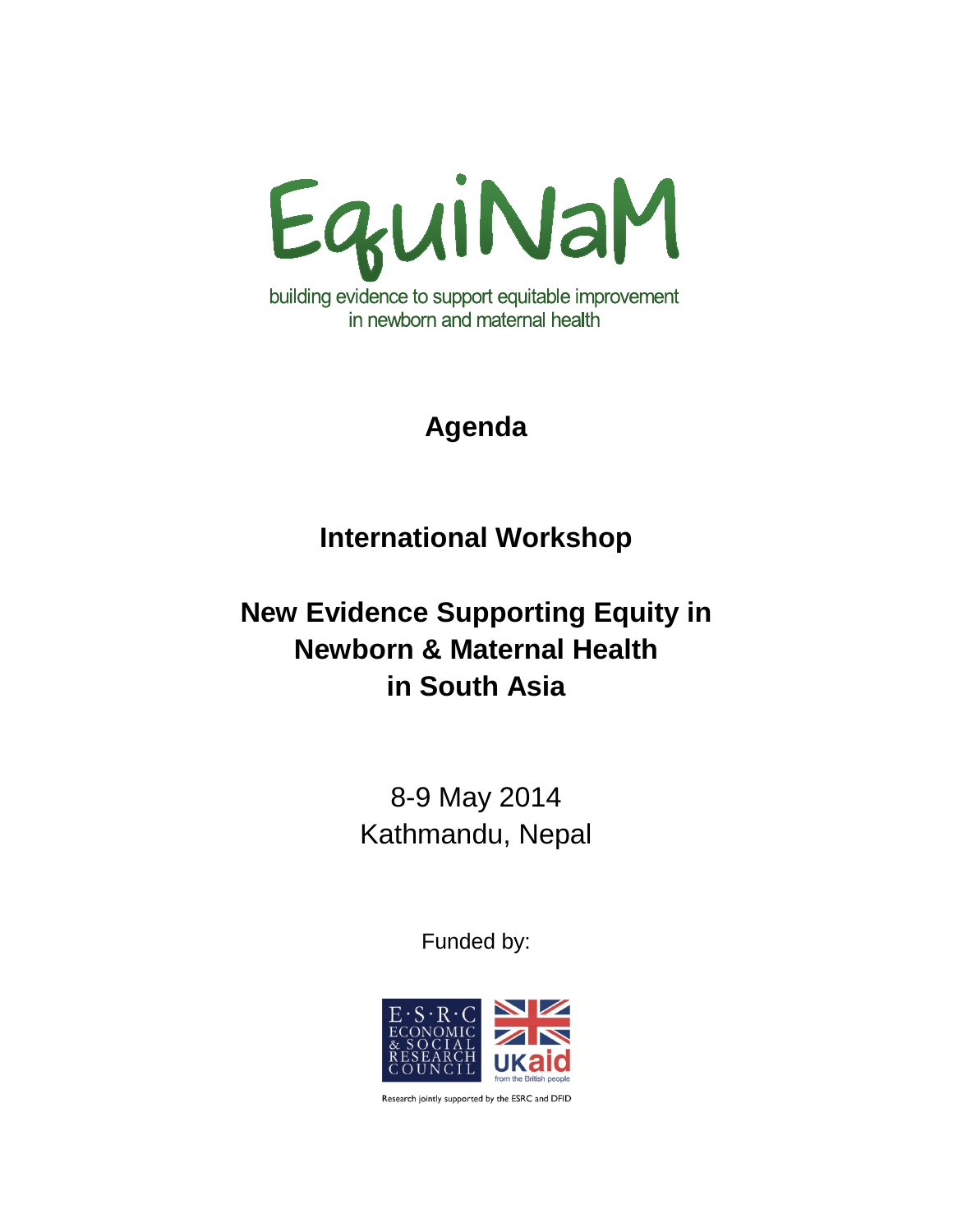## **DAY 1**

## **8:00 Registration & tea/coffee**

**9:00 Welcome & introduction to the workshop** Prof. Dr. Dharma Manandhar (Nepal), Dr. Tanja AJ Houweling (UK/Netherlands), Prof. Dr. Anthony Costello (UK)

## *BLOCK I: SETTING EVIDENCE-BASED PRIORITIES*

### **9.30 Setting priorities in addressing inequalities in newborn & maternal health**

Chair: Prof. Dr. Kishwar Azad, Co-chair: Sushma Shende

#### *Presentations*

- New evidence from the EquiNaM project Prof. Dr. Dharma Manandhar (Nepal)
- International organisation perspective Dr. Dewan Md. Emdadul Hoque (Bangladesh)
- Government perspective Dr. Babu Ram Marasini (Nepal)
- Health system perspective Dr. Sutapa Neogi (India)

*Reaction by panel discussants* – Dr. Ferdousi Begum (Bangladesh), Dr. Keskar (India)

### **11.00 Tea break**

## *BLOCK II: HOW TO ADDRESS THE EXCLUSION OF THE POOR & VULNERABLE FROM INTERVENTIONS*

#### **11.30 How to partner with communities to reach the most in need**

Chair: Prof. Dr. Anthony Costello, Co-chair: Neena Shah More *Presentations* 

- Reaching young primigravida women in community interventions Prof. Dr. Kishwar Azad (Bangladesh)
- Reaching lower socio-economic groups in community interventions Dr. Prasanta Tripathy (India)
- Bangladesh Community Clinic Project Dr. Barendra Nath Mandal (Bangladesh)

*Reaction by panel discussants* – Dr. Makhduma Nargis (Bangladesh), Ms. Capoor (India)

**1.00pm Lunch**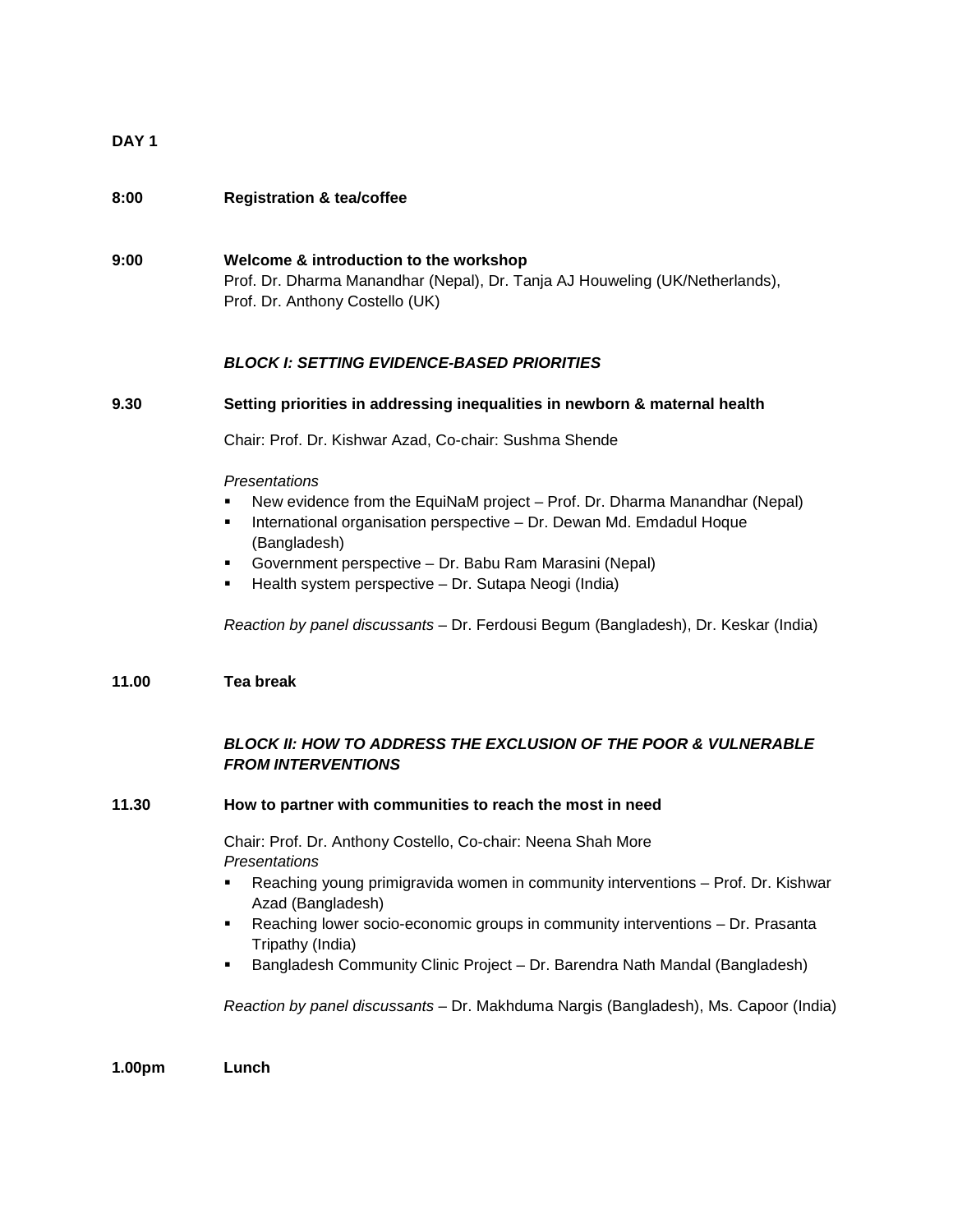| 2.00pm | Role of government incentive schemes in reducing inequalities newborn &<br>maternal health                                                                                                                                                                                                                                                                                                                                                                            |
|--------|-----------------------------------------------------------------------------------------------------------------------------------------------------------------------------------------------------------------------------------------------------------------------------------------------------------------------------------------------------------------------------------------------------------------------------------------------------------------------|
|        | Chair: Dr. Prasanta Tripathy, Co-chair: Prof. Dr. Mohammod Shahidullah                                                                                                                                                                                                                                                                                                                                                                                                |
|        | Presentations<br>Evidence on safe delivery incentive schemes from demographic surveillance systems<br>٠<br>in India & Nepal - Dr. Naomi Saville (UK/Nepal)<br>Nepal's Safe Delivery Incentive Programme - Dr. Ganga Shakya (Nepal)<br>٠<br>Newborn & maternal health incentive schemes in India - Dr. Suranjeen Prasad (India)<br>٠<br>Demand-side financing for newborn & maternal health: the Bangladesh experience -<br>٠<br>Dr. Pabitra Kumar Sikder (Bangladesh) |
|        | Reaction by panel discussants - Dr. A.T.M. Iqbal Anwar (Bangladesh), Dr Suhasini<br>Nagda (India), Dr.Sushil Baral (Nepal)                                                                                                                                                                                                                                                                                                                                            |
| 3.30pm | <b>Tea break</b>                                                                                                                                                                                                                                                                                                                                                                                                                                                      |
| 4.00pm | Role of the private (profit & non-profit) sector in addressing inequalities in<br>newborn & maternal health                                                                                                                                                                                                                                                                                                                                                           |
|        | Chair: Prof. Dr. Dharma Manandhar, Co-chair: Dr. Shanti                                                                                                                                                                                                                                                                                                                                                                                                               |
|        | Presentations<br>Inequalities in the utilisation of private and public sector maternal & newborn health<br>care - Glyn Alcock (UK/India)                                                                                                                                                                                                                                                                                                                              |
|        | The role of the private sector in Nepal - Dr. Sanu Maiyan Dali (Nepal)<br>٠<br>The role of the private sector in India - Dr. Sanjay Nagral (India)<br>٠                                                                                                                                                                                                                                                                                                               |
|        | Reaction by panel discussants - Prof. Dr. Nazmun Nahar (Bangladesh), Leni<br>Chaudhary (India)                                                                                                                                                                                                                                                                                                                                                                        |
| 5.00pm | Reflections on the day's discussions<br>Prof. Dr. Anthony Costello, Head of UCL Institute for Global Health                                                                                                                                                                                                                                                                                                                                                           |
| 6.30pm | Social dinner in garden of hotel Shanker, if weather permits                                                                                                                                                                                                                                                                                                                                                                                                          |